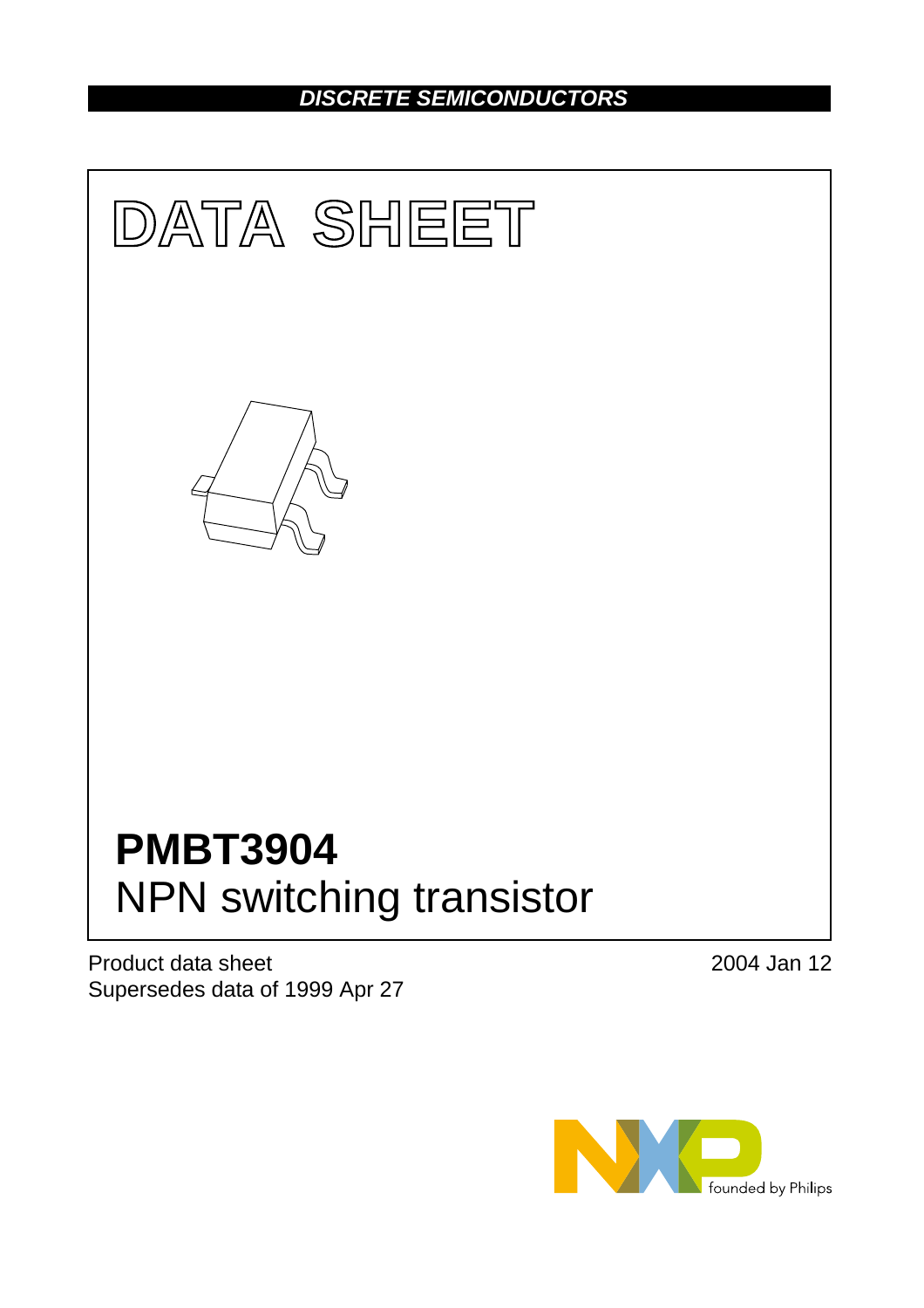## **NPN switching transistor CONSERVITY RESOURCE AT A PMBT3904**

### **FEATURES**

- Collector current capability  $I_C = 200$  mA
- Collector-emitter voltage  $V_{CEO} = 40 V$ .

### **APPLICATIONS**

• General switching and amplification.

### **DESCRIPTION**

NPN switching transistor in a SOT23 plastic package. PNP complement: PMBT3906.

### **MARKING**

| <b>TYPE NUMBER</b> | <b>MARKING CODE</b> <sup>(1)</sup> |
|--------------------|------------------------------------|
| PMBT3904           | *1 Δ                               |

### **Note**

- <span id="page-1-0"></span>1.  $* = p$  : Made in Hong Kong.
	- $* = t$  : Made in Malaysia.
	- $* = W$  : Made in China.

### **QUICK REFERENCE DATA**

| <b>SYMBOL</b> | <b>PARAMETER</b>          | MAX. | <b>UNIT</b> |
|---------------|---------------------------|------|-------------|
| VCEO          | collector-emitter voltage | 40   |             |
|               | collector current (DC)    | 200  | mA          |

### **PINNING**

| <b>PIN</b> | <b>DESCRIPTION</b> |
|------------|--------------------|
|            | base               |
|            | emitter            |
|            | collector          |



### **ORDERING INFORMATION**

| <b>TYPE</b>   |                          | <b>PACKAGE</b>                           |                   |
|---------------|--------------------------|------------------------------------------|-------------------|
| <b>NUMBER</b> | <b>NAME</b>              | <b>VERSION</b><br><b>DESCRIPTION</b>     |                   |
| PMBT3904      | $\overline{\phantom{m}}$ | plastic surface mounted package; 3 leads | SOT <sub>23</sub> |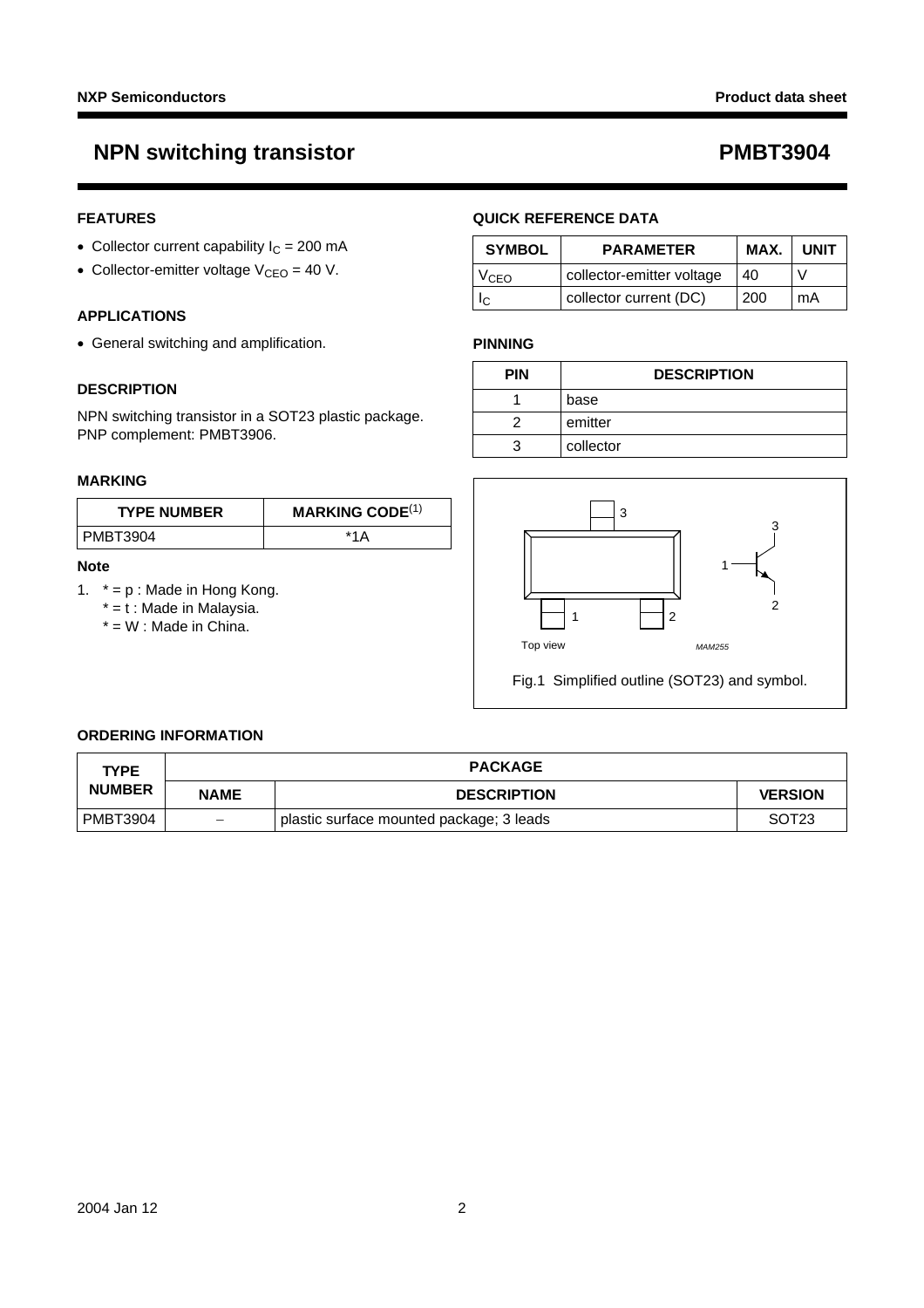### **LIMITING VALUES**

In accordance with the Absolute Maximum Rating System (IEC 60134).

| <b>SYMBOL</b>    | <b>PARAMETER</b>              | <b>CONDITIONS</b>            | MIN.  | MAX.   | <b>UNIT</b> |
|------------------|-------------------------------|------------------------------|-------|--------|-------------|
| V <sub>CBO</sub> | collector-base voltage        | open emitter                 |       | 60     | ν           |
| V <sub>CEO</sub> | collector-emitter voltage     | open base                    |       | 40     | ν           |
| V <sub>EBO</sub> | emitter-base voltage          | open collector               |       | 6      | V           |
| I <sub>C</sub>   | collector current (DC)        |                              |       | 200    | mA          |
| $I_{CM}$         | peak collector current        |                              |       | 200    | mA          |
| <b>IBM</b>       | peak base current             |                              |       | 100    | mA          |
| $P_{\text{tot}}$ | total power dissipation       | $T_{amb} \leq 25$ °C; note 1 |       | 250    | mW          |
| $T_{\text{stg}}$ | storage temperature           |                              | $-65$ | $+150$ | $^{\circ}C$ |
| T,               | junction temperature          |                              |       | 150    | °C          |
| l amb            | operating ambient temperature |                              | $-65$ | $+150$ | °C          |

### **Note**

<span id="page-2-0"></span>1. Transistor mounted on an FR4 printed-circuit board.

### **THERMAL CHARACTERISTICS**

| <b>SYMBOL</b> | <b>PARAMETER</b>                            | <b>CONDITIONS</b> | <b>VALUE</b> | UNIT |
|---------------|---------------------------------------------|-------------------|--------------|------|
| $R_{th(j-a)}$ | thermal resistance from junction to ambient | note              | 500          | K/W  |

### **Note**

<span id="page-2-1"></span>1. Transistor mounted on an FR4 printed-circuit board.

### **CHARACTERISTICS**

 $T_{amb}$  = 25 °C unless otherwise specified.

| <b>SYMBOL</b>      | <b>PARAMETER</b>                | <b>CONDITIONS</b>                                   | MIN.                     | MAX. | <b>UNIT</b> |
|--------------------|---------------------------------|-----------------------------------------------------|--------------------------|------|-------------|
| I <sub>СВО</sub>   | collector cut-off current       | $I_E = 0$ ; $V_{CB} = 30$ V                         |                          | 50   | nA          |
| <b>I</b> EBO       | emitter cut-off current         | $I_C = 0$ ; $V_{EB} = 6 V$                          | $\overline{\phantom{0}}$ | 50   | nA          |
| $h_{FE}$           | DC current gain                 | $V_{CE}$ = 1 V; see Fig.2; note 1                   |                          |      |             |
|                    |                                 | $I_C = 0.1$ mA                                      | 60                       |      |             |
|                    |                                 | $I_C = 1$ mA                                        | 80                       |      |             |
|                    |                                 | $I_C = 10 \text{ mA}$                               | 100                      | 300  |             |
|                    |                                 | $I_C = 50$ mA                                       | 60                       |      |             |
|                    |                                 | $I_C = 100 \text{ mA}$                              | 30                       |      |             |
| V <sub>CEsat</sub> | collector-emitter saturation    | $I_C = 10$ mA; $I_B = 1$ mA                         |                          | 200  | mV          |
|                    | voltage                         | $I_C = 50$ mA; $I_B = 5$ mA                         |                          | 300  | mV          |
| V <sub>BEsat</sub> | base-emitter saturation voltage | $I_C = 10$ mA; $I_B = 1$ mA                         | 650                      | 850  | mV          |
|                    |                                 | $I_C = 50$ mA; $I_B = 5$ mA                         |                          | 950  | mV          |
| $C_c$              | collector capacitance           | $I_E = I_e = 0$ ; $V_{CB} = 5$ V; f = 1 MHz         | $\overline{\phantom{0}}$ | 4    | pF          |
| $C_{\rm e}$        | emitter capacitance             | $I_C = I_c = 0$ ; $V_{BF} = 500$ mV;<br>$f = 1$ MHz |                          | 8    | pF          |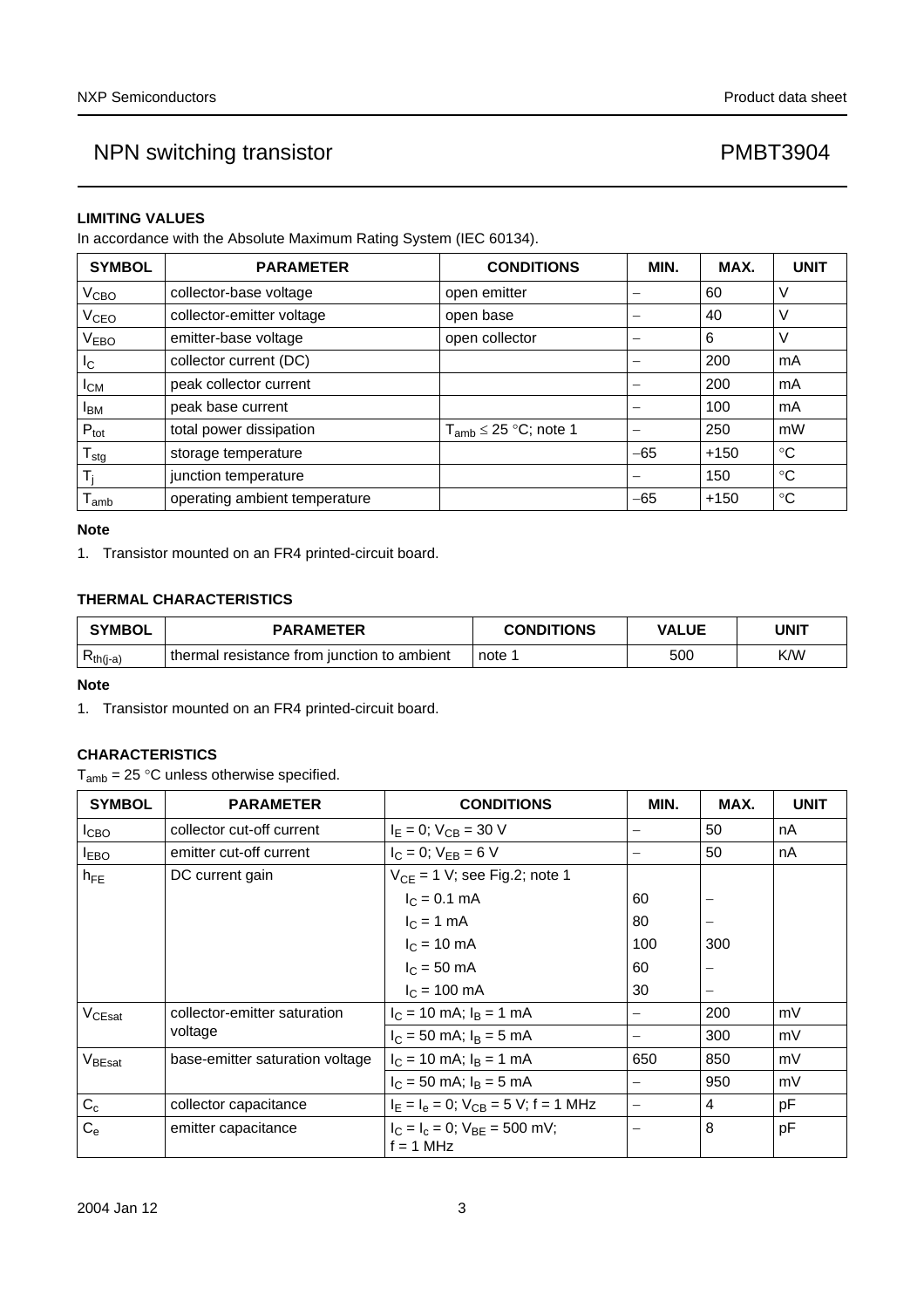| <b>SYMBOL</b>  | <b>PARAMETER</b>                                        | <b>CONDITIONS</b>                                                                      | MIN. | MAX. | <b>UNIT</b> |
|----------------|---------------------------------------------------------|----------------------------------------------------------------------------------------|------|------|-------------|
| $f_{\text{T}}$ | transition frequency                                    | $I_C = 10$ mA; $V_{CE} = 20$ V;<br>$f = 100$ MHz                                       | 300  |      | <b>MHz</b>  |
| F              | noise figure                                            | $I_C = 100 \mu A$ ; $V_{CE} = 5 V$ ; R <sub>S</sub> = 1 kΩ;<br>$f = 10$ Hz to 15.7 kHz |      | 5    | dΒ          |
|                | Switching times (between 10% and 90% levels); see Fig.3 |                                                                                        |      |      |             |
| $t_d$          | delay time                                              | $I_{Con}$ = 10 mA; $I_{Bon}$ = 1 mA;                                                   |      | 35   | ns          |
| $t_{r}$        | rise time                                               | $I_{\text{Boff}} = -1 \text{ mA}$                                                      |      | 35   | ns          |
| $t_{\rm s}$    | storage time                                            |                                                                                        |      | 200  | ns          |
| t              | fall time                                               |                                                                                        |      | 50   | ns          |

### **Note**

<span id="page-3-1"></span>1. Pulse test:  $t_p \le 300 \mu s$ ;  $\delta \le 0.02$ .

<span id="page-3-2"></span><span id="page-3-0"></span>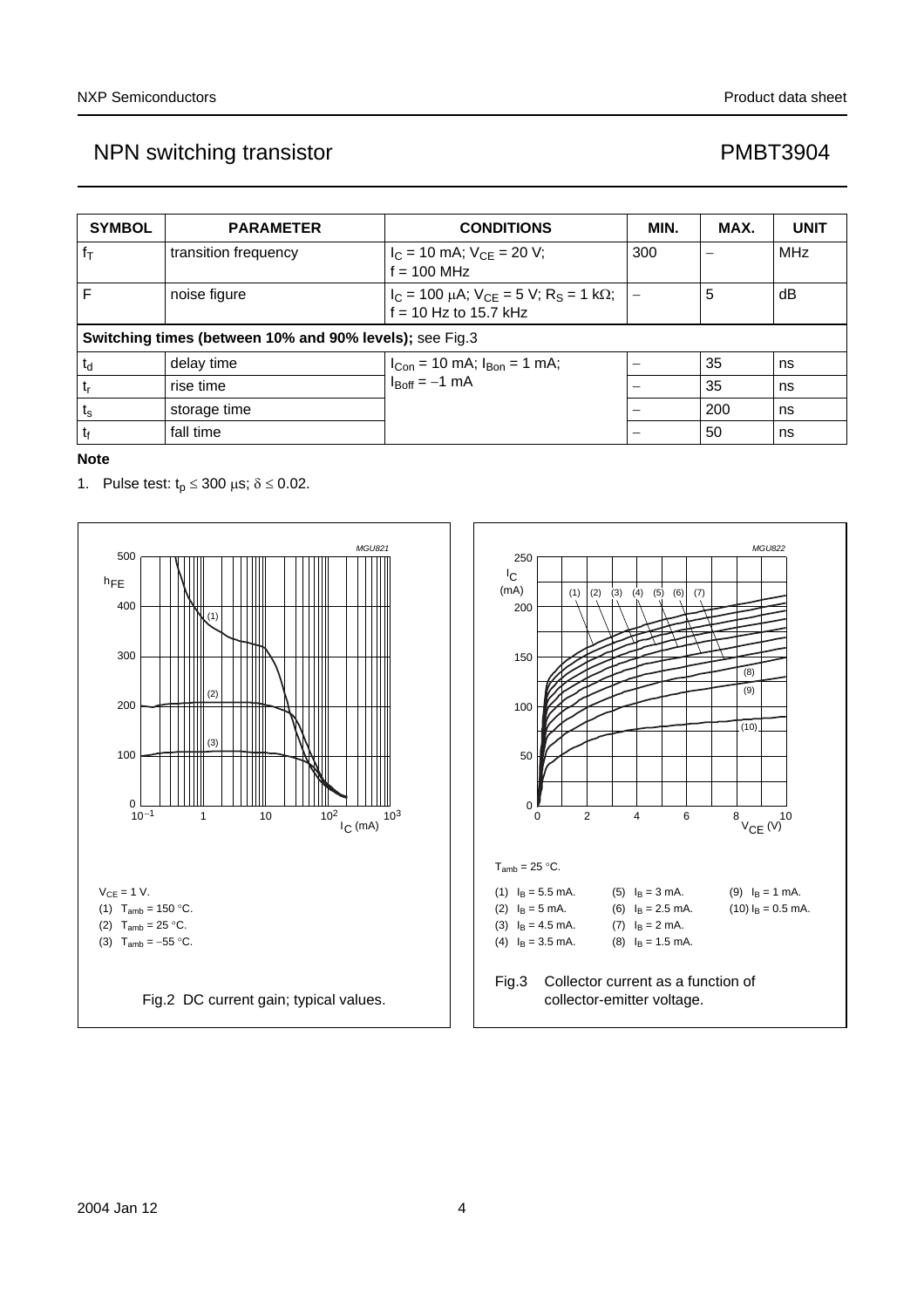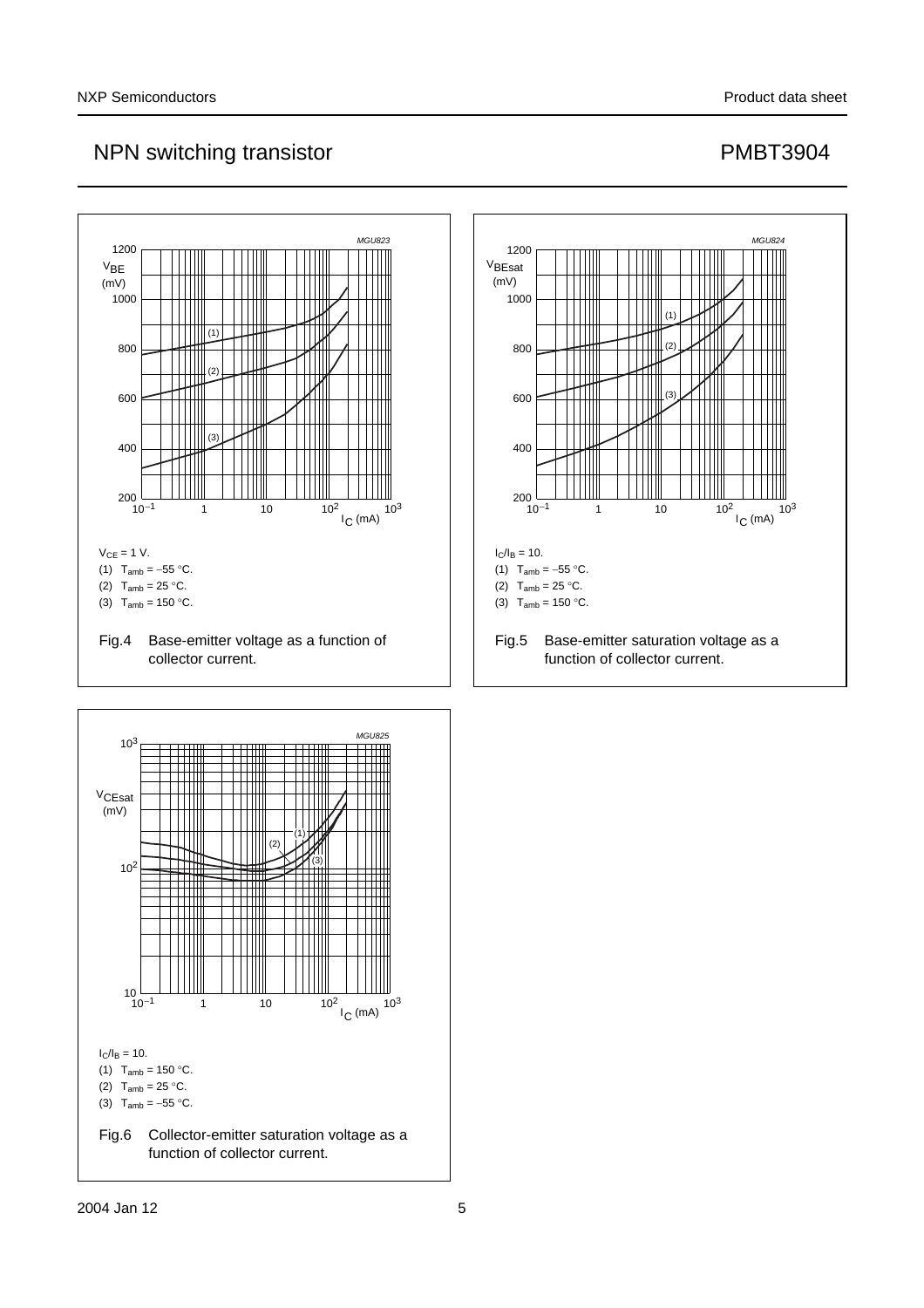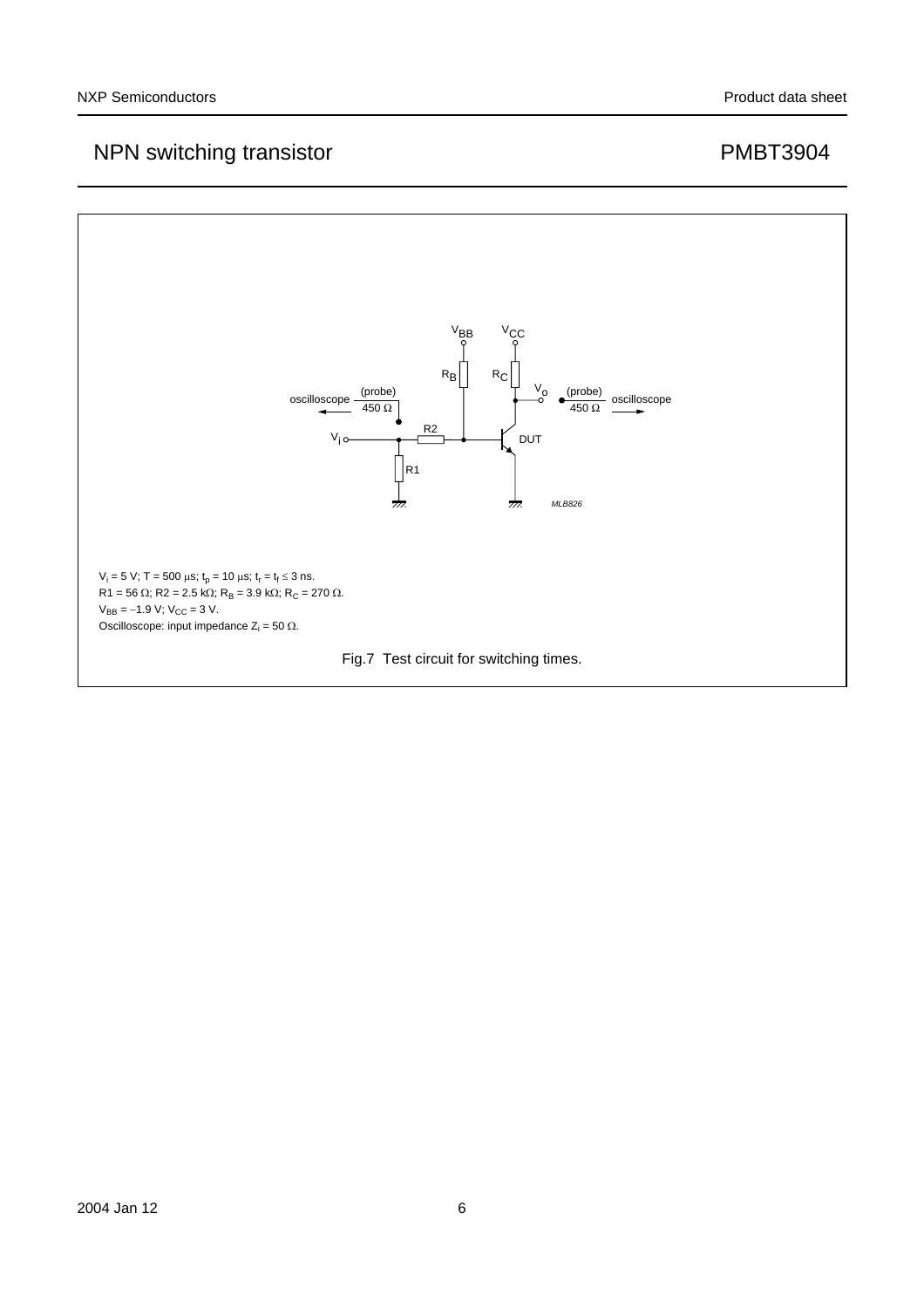### **PACKAGE OUTLINE**

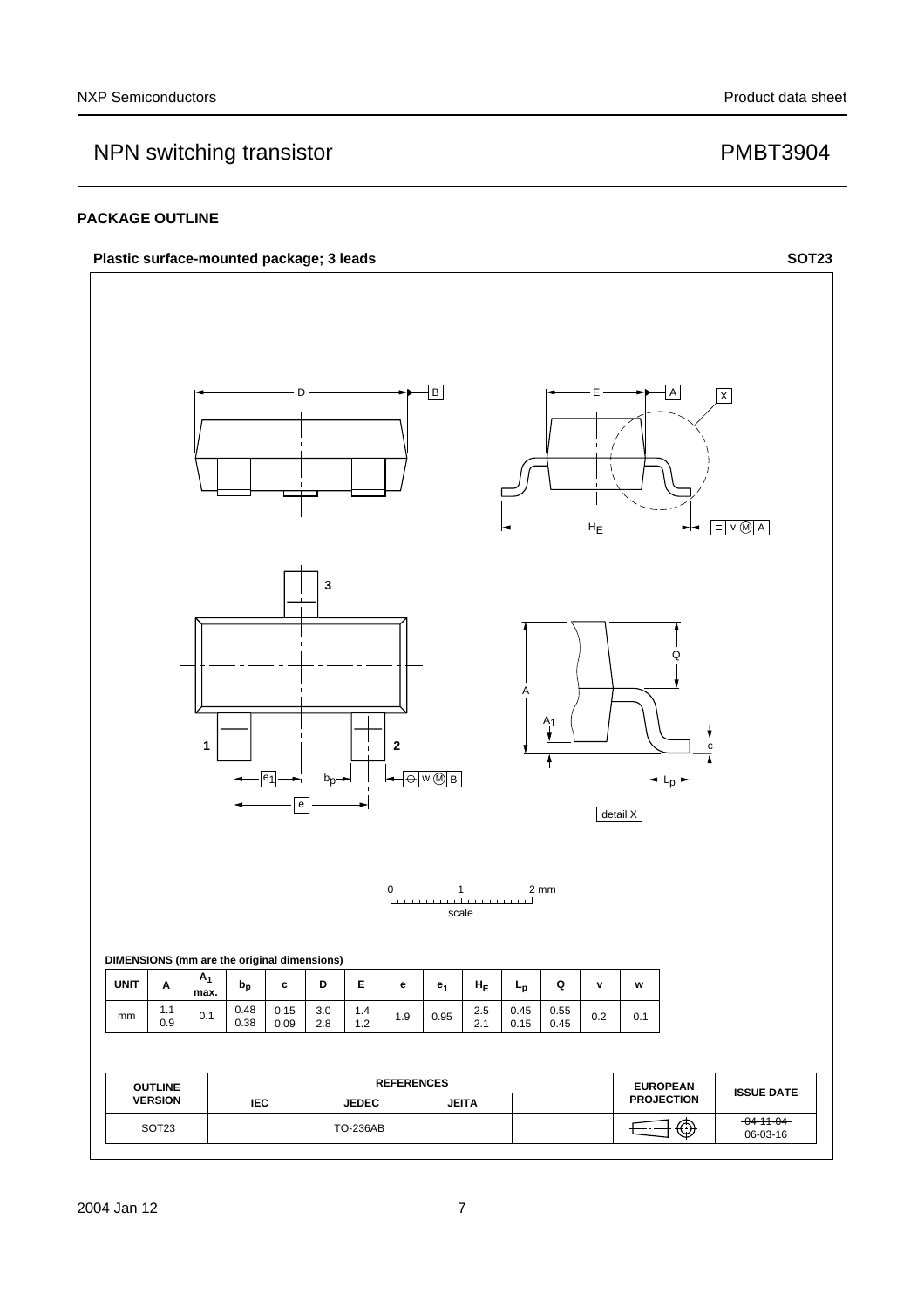|  |  | DATA SHEET STATUS |
|--|--|-------------------|
|--|--|-------------------|

| <b>DOCUMENT</b><br><b>STATUS(1)</b> | <b>PRODUCT</b><br>STATUS <sup>(2)</sup> | <b>DEFINITION</b>                                                                        |
|-------------------------------------|-----------------------------------------|------------------------------------------------------------------------------------------|
| Objective data sheet                | Development                             | This document contains data from the objective specification for product<br>development. |
| Preliminary data sheet              | Qualification                           | This document contains data from the preliminary specification.                          |
| l Product data sheet                | Production                              | This document contains the product specification.                                        |

#### **Notes**

- <span id="page-7-0"></span>1. Please consult the most recently issued document before initiating or completing a design.
- <span id="page-7-1"></span>2. The product status of device(s) described in this document may have changed since this document was published and may differ in case of multiple devices. The latest product status information is available on the Internet at URL http://www.nxp.com.

### **DISCLAIMERS**

**General** – Information in this document is believed to be accurate and reliable. However, NXP Semiconductors does not give any representations or warranties, expressed or implied, as to the accuracy or completeness of such information and shall have no liability for the consequences of use of such information.

**Right to make changes** – NXP Semiconductors reserves the right to make changes to information published in this document, including without limitation specifications and product descriptions, at any time and without notice. This document supersedes and replaces all information supplied prior to the publication hereof.

**Suitability for use**  $-MXP$  Semiconductors products are not designed, authorized or warranted to be suitable for use in medical, military, aircraft, space or life support equipment, nor in applications where failure or malfunction of an NXP Semiconductors product can reasonably be expected to result in personal injury, death or severe property or environmental damage. NXP Semiconductors accepts no liability for inclusion and/or use of NXP Semiconductors products in such equipment or applications and therefore such inclusion and/or use is at the customer's own risk.

**Applications** ⎯ Applications that are described herein for any of these products are for illustrative purposes only. NXP Semiconductors makes no representation or warranty that such applications will be suitable for the specified use without further testing or modification.

**Limiting values** – Stress above one or more limiting values (as defined in the Absolute Maximum Ratings System of IEC 60134) may cause permanent damage to the device. Limiting values are stress ratings only and operation of the device at these or any other conditions

above those given in the Characteristics sections of this document is not implied. Exposure to limiting values for extended periods may affect device reliability.

**Terms and conditions of sale** - NXP Semiconductors products are sold subject to the general terms and conditions of commercial sale, as published at http://www.nxp.com/profile/terms, including those pertaining to warranty, intellectual property rights infringement and limitation of liability, unless explicitly [otherwise agreed to in writing by NXP Semiconductors. In](http://www.nxp.com/profile/terms)  case of any inconsistency or conflict between information in this document and such terms and conditions, the latter will prevail.

**No offer to sell or license** - Nothing in this document may be interpreted or construed as an offer to sell products that is open for acceptance or the grant, conveyance or implication of any license under any copyrights, patents or other industrial or intellectual property rights.

**Export control** — This document as well as the item(s) described herein may be subject to export control regulations. Export might require a prior authorization from national authorities.

**Quick reference data** — The Quick reference data is an extract of the product data given in the Limiting values and Characteristics sections of this document, and as such is not complete, exhaustive or legally binding.